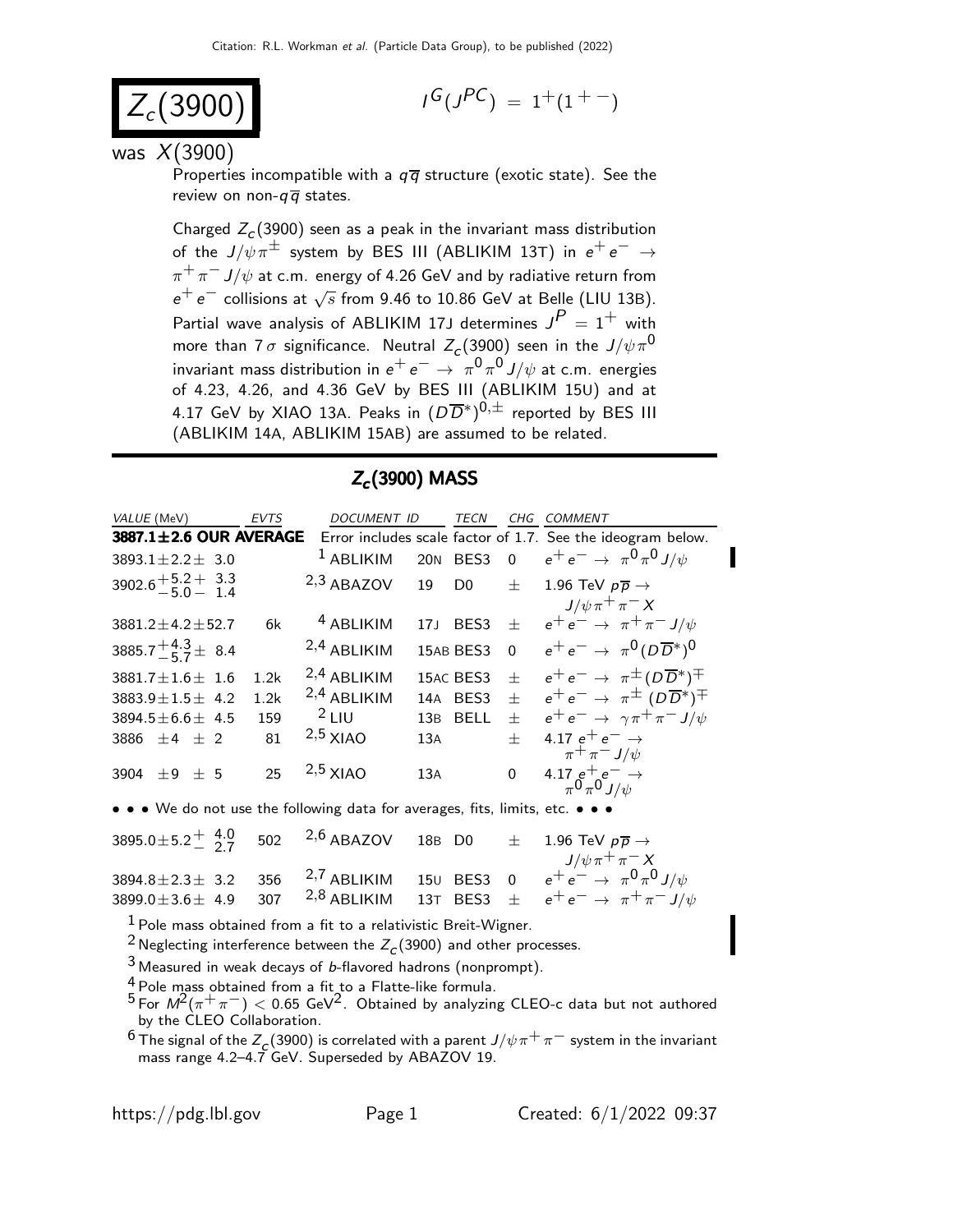7 Superseded by ABLIKIM 20N. 8 Superseded by ABLIKIM 17J.



## $Z_c(3900)$  WIDTH

| VALUE (MeV)                                                                   | <b>EVTS</b> | <b>DOCUMENT ID</b>   |                 | <b>TECN</b>    | CHG                     | <b>COMMENT</b>                                           |  |  |
|-------------------------------------------------------------------------------|-------------|----------------------|-----------------|----------------|-------------------------|----------------------------------------------------------|--|--|
| $28.4 \pm 2.6$ OUR AVERAGE                                                    |             |                      |                 |                |                         |                                                          |  |  |
| 44.4 $\pm$ 5.2 $\pm$ 14.0                                                     |             | $1$ ABLIKIM          | 20 <sub>N</sub> | BES3           | $\Omega$                | $e^+e^- \to \pi^0 \pi^0 J/\psi$                          |  |  |
| $32 +28 +26$<br>-21 - 7                                                       |             | $2,3$ ABAZOV         | 19              | D <sub>0</sub> | $^{+}$                  | 1.96 TeV $p\overline{p} \rightarrow$                     |  |  |
|                                                                               |             |                      |                 |                |                         | $\pi^+ \pi^- J/\psi X$ (non-<br>prompt)                  |  |  |
| $51.8 \pm 4.6 \pm 36.0$                                                       | 6 k         | <sup>4</sup> ABLIKIM | 17 <sub>J</sub> | BES3 $\pm$     |                         | $e^+e^- \rightarrow \pi^+\pi^- J/\psi$                   |  |  |
| 35 $+11$ $\pm 15$                                                             |             | $2,4$ ABLIKIM        |                 | 15AB BES3      | $\overline{\mathbf{0}}$ | $e^+e^- \rightarrow \pi^0 (D\overline{D}{}^*)^0$         |  |  |
| $26.6 \pm 2.0 \pm 2.1$                                                        | 1248        | $2,4$ ABLIKIM        |                 | 15AC BES3      | $\pm$                   | $e^+e^- \rightarrow \pi^{\pm} (D\overline{D}{}^*)^{\mp}$ |  |  |
| $24.8 \pm 3.3 \pm 11.0$                                                       | 1212        | $2,4$ ABLIKIM        |                 | 14A BES3       | $+$                     | $e^+e^- \rightarrow \pi^{\pm}$ $(D\overline{D}^*)^{\mp}$ |  |  |
| 63 $\pm 24$ $\pm 26$                                                          | 159         | $2$ LIU              |                 | 13B BELL       | $+$                     | $e^+e^- \rightarrow \gamma \pi^+ \pi^- J/\psi$           |  |  |
| 37 $\pm$ 4 $\pm$ 8                                                            | 81          | $2,5$ XIAO           | 13A             |                | $+$                     | 4.17 $e^+e^- \rightarrow$<br>$\pi^+ \pi^- J/\psi$        |  |  |
| • • • We do not use the following data for averages, fits, limits, etc. • • • |             |                      |                 |                |                         |                                                          |  |  |
| 29.6 $\pm$ 8.2 $\pm$ 8.2                                                      | 356         | $2,6$ ABLIKIM        | 150             | BES3           | $\Omega$                | $e^+e^- \to \pi^0 \pi^0 J/\psi$                          |  |  |
| 46 $\pm 10$ $\pm 20$                                                          | 307         | $2,7$ ABLIKIM        | 13 <sub>T</sub> | BES3           | 士                       | $e^+e^- \rightarrow \pi^+\pi^- J/\psi$                   |  |  |

 $1$  Pole width obtained from a fit to a relativistic Breit-Wigner.

<sup>2</sup> Neglecting interference between the  $Z_c(3900)$  and other processes.

3 Measured in weak decays of b-flavored hadrons (nonprompt).

4 Pole width obtained from a fit to a Flatte-like formula.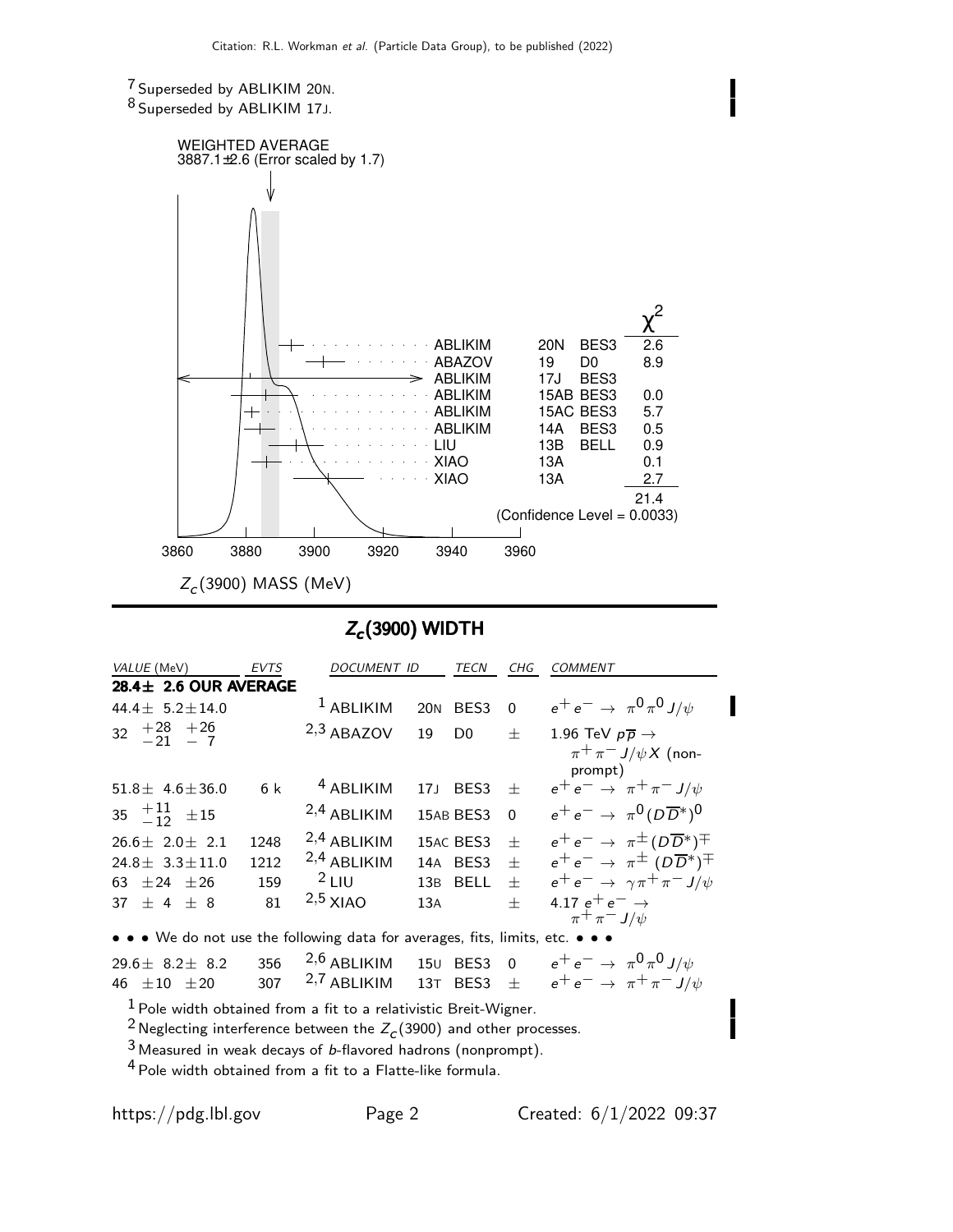$^5$ For  $\mathit{M}^2(\pi^+\pi^-) < 0.65$  GeV $^2$ . Obtained by analyzing CLEO-c data but not authored by the CLEO Collaboration.

6 Superseded by ABLIKIM 20N.

7 Superseded by ABLIKIM 17J.

## $Z_c(3900)$  DECAY MODES

|                  | Mode                                   | Fraction $(\Gamma_i/\Gamma)$ |
|------------------|----------------------------------------|------------------------------|
| $\mathsf{r}_1$   | $J/\psi \pi \over h_c \, \pi^{\pm}$    | seen                         |
| $\Gamma_2$       |                                        | not seen                     |
| $\Gamma_3$       | $\eta_c \, \pi^+ \, \pi^-$             | not seen                     |
|                  | $\Gamma_4$ $\eta_c(15)\rho(770)^{\pm}$ |                              |
| $\Gamma_5$       | $(D\overline{D}^*)^{\pm}$              | seen                         |
| $\Gamma_6$       | $D^0\,D^{*-}+$ c.c.                    | seen                         |
| $\overline{r_7}$ | $D^{-} D^{*0} +$ c.c.                  | seen                         |
| $\Gamma_8$       | $\omega \pi^{\pm}$                     | not seen                     |
| $\Gamma_9$       | $J/\psi \eta$                          | not seen                     |
|                  | $\Gamma_{10}$ $D^+D^{*-}$ + c.c        | seen                         |
| $\Gamma_{11}$    | $D^0\overline{D}^{*0}$ + c.c.          | seen                         |

## Z<sub>c</sub>(3900) BRANCHING RATIOS

| $\Gamma(J/\psi\pi)/\Gamma_{\rm total}$ |             |                     |                 |                  |                         |                                              |  |
|----------------------------------------|-------------|---------------------|-----------------|------------------|-------------------------|----------------------------------------------|--|
| <b>VALUE</b>                           | <b>EVTS</b> | <b>DOCUMENT ID</b>  |                 | TECN             | CHG                     | <b>COMMENT</b>                               |  |
| seen                                   |             | <b>ABLIKIM</b>      | <b>20N</b>      | BES <sub>3</sub> | - 0                     | $e^+e^- \to \pi^0 \pi^0 J/\psi$              |  |
| seen                                   |             | $1$ ABAZOV          | 19              | D <sub>0</sub>   | $+$                     | 1.96 TeV $p\overline{p} \rightarrow$         |  |
|                                        |             |                     |                 |                  |                         | $\pi^+ \pi^- J/\psi X$ (prompt)              |  |
| seen                                   |             | ABLIKIM             | 17 <sub>1</sub> | BES <sub>3</sub> | $^{+}$                  | $e^+e^- \rightarrow \pi^+\pi^- J/\psi$       |  |
| seen                                   | 356         | <b>ABLIKIM</b>      | 15U             | BES3             | $\overline{\mathbf{0}}$ | $e^+e^- \to \pi^0 \pi^0 J/\psi$              |  |
| not seen                               |             | <sup>2</sup> ADOLPH | 15D             | COMP $\pm$       |                         | $\gamma N \to J/\psi \pi^{\pm} N$            |  |
| seen                                   | 307         | <b>ABLIKIM</b>      | 13 <sub>T</sub> | BES <sub>3</sub> | $^{+}$                  | $e^+e^- \rightarrow \pi^+\pi^- J/\psi$       |  |
| seen                                   | 25          | $3$ XIAO            | 13A             |                  | $\Omega$                | 4.17 $e^+e^- \rightarrow \pi^0 \pi^0 J/\psi$ |  |
|                                        |             |                     |                 |                  |                         |                                              |  |

 $^1$  But not seen in the "prompt" sample (no b-hadron enhancement).  $^2$ ADOLPH 15D measure B $(Z_c(3900)^\pm \to \ J/\psi \pi^\pm) \ \sigma (\gamma N \to \ Z_c(3900)^\pm \, N)/\sigma (\gamma N \to \pi^+ N)$  $J/\psi N$ ) < 3.7 × 10<sup>-3</sup> at 90% CL.

3 Obtained by analyzing CLEO-c data but not authored by the CLEO Collaboration.

| $\Gamma(h_c \pi^{\pm})/\Gamma_{\text{total}}$                                                                                                       |                                                                            |      |     |                                                     | $\Gamma_2/\Gamma$ |
|-----------------------------------------------------------------------------------------------------------------------------------------------------|----------------------------------------------------------------------------|------|-----|-----------------------------------------------------|-------------------|
| VALUE                                                                                                                                               | <b>DOCUMENT ID</b>                                                         | TECN | CHG | COMMENT                                             |                   |
| not seen                                                                                                                                            | ABLIKIM                                                                    |      |     | 13X BES3 $\pm$ $e^+e^- \rightarrow h_c \pi^+ \pi^-$ |                   |
| $\Gamma(\eta_c \pi^+\pi^-)/\Gamma_{\rm total}$                                                                                                      |                                                                            |      |     |                                                     | $\Gamma_3/\Gamma$ |
| VALUE                                                                                                                                               | DOCUMENT ID TECN                                                           |      | CHG | COMMENT                                             |                   |
| not seen                                                                                                                                            | <sup>1</sup> VINOKUROVA 15 BELL 0 $B^+ \rightarrow K^+ \eta_c \pi^+ \pi^-$ |      |     |                                                     |                   |
| <sup>1</sup> VINOKUROVA 15 reports B $(B^+ \rightarrow K^+ Z_c(3900)^0) \times B(X \rightarrow \eta_c \pi^+ \pi^-)$ < 4.7 x<br>$10^{-5}$ at 90% CL. |                                                                            |      |     |                                                     |                   |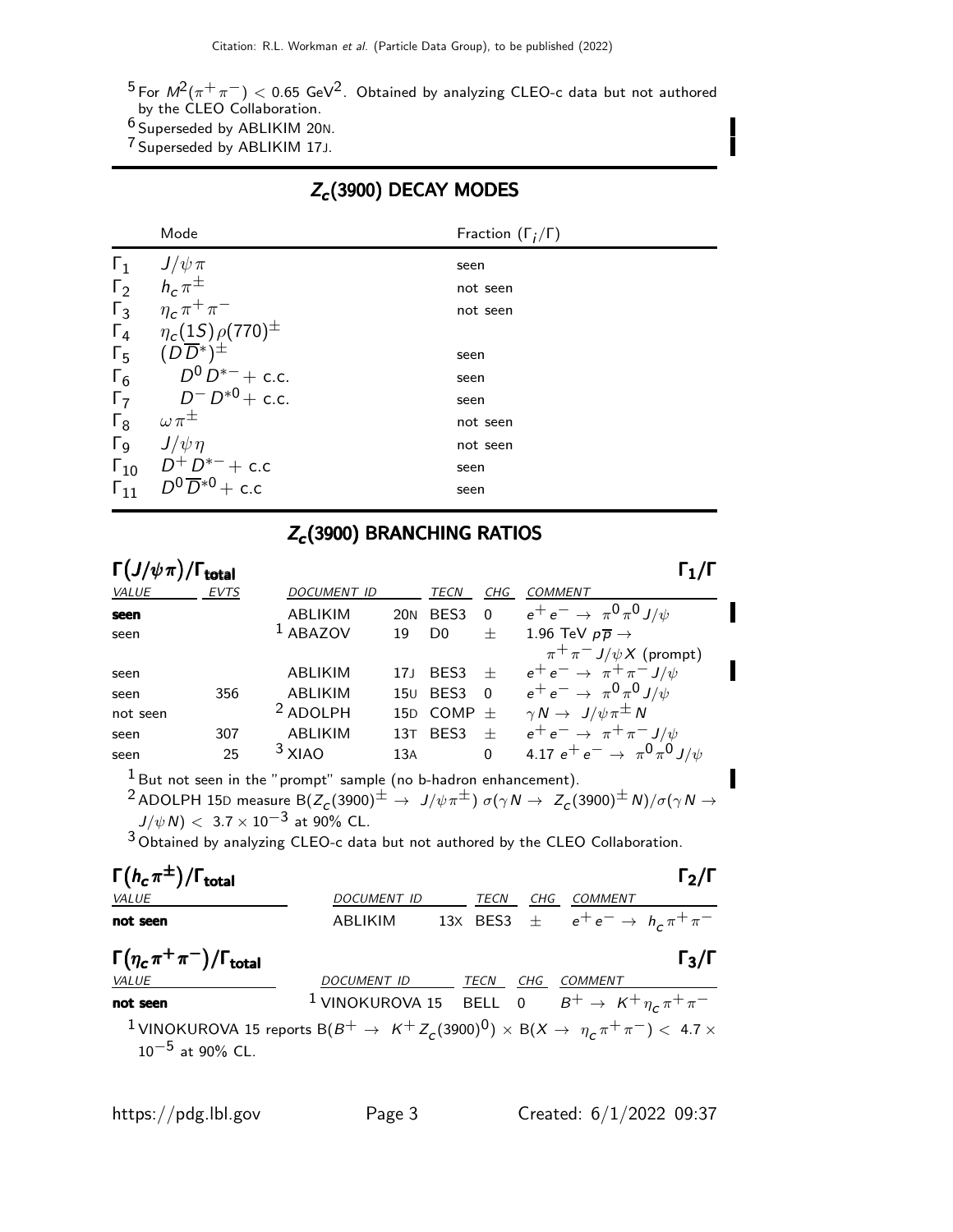Citation: R.L. Workman et al. (Particle Data Group), to be published (2022)

| $\Gamma((D\overline{D}^*)^{\pm})/\Gamma(J/\psi\pi)$<br><b>VALUE</b>   | $\Gamma_5/\Gamma_1$<br>DOCUMENT ID TECN CHG COMMENT                                                                             |
|-----------------------------------------------------------------------|---------------------------------------------------------------------------------------------------------------------------------|
| $6.2 \pm 1.1 \pm 2.7$                                                 | 14A BES3 $\pm$ $e^+e^- \rightarrow \pi^{\pm}$ $(D\overline{D}^*)^{\mp}$<br>$1$ ABLIKIM                                          |
|                                                                       | <sup>1</sup> Assuming the same origin of the $(D\overline{D}^*)^{\pm}$ and $\pi^{\pm}$ J/ $\psi$ decay modes.                   |
| $\Gamma\big(D^0\,D^{*-}+{\rm c.c.}\big)/\Gamma_{\rm total}$           | $\Gamma_6/\Gamma$                                                                                                               |
| <i>VALUE</i><br>$\overline{\phantom{a}}$<br>seen                      | DOCUMENT ID TECN CHG COMMENT<br>15AC BES3 $\pm$ $e^+e^- \rightarrow \pi^+ D^0 D^{*-} + c.c.$<br>ABLIKIM                         |
| seen                                                                  | 14A BES3 $\pm$ $e^+e^- \rightarrow \pi^+ D^0 D^{*-} + c.c.$<br>ABLIKIM                                                          |
| $\Gamma(D^-D^{*0}+c.c.)/\Gamma_{\text{total}}$                        | $\Gamma_7/\Gamma$                                                                                                               |
| <b>VALUE</b>                                                          | DOCUMENT ID TECN CHG COMMENT                                                                                                    |
| seen                                                                  | $\pm e^+e^- \rightarrow \pi^+D^-D^{*0}+c.c.$<br>15AC BES3<br>ABLIKIM<br>14A BES3 $\pm$ $e^+e^- \rightarrow \pi^+D^-D^{*0}+c.c.$ |
| seen                                                                  | ABLIKIM                                                                                                                         |
| $\Gamma(\omega\pi^\pm)/\Gamma_{\rm total}$                            | $\Gamma_8/\Gamma$                                                                                                               |
| <b>VALUE</b>                                                          | DOCUMENT ID TECN CHG COMMENT                                                                                                    |
| not seen                                                              | 15R BES3 $\pm$ $e^+e^- \rightarrow \omega \pi^+ \pi^-$<br>ABLIKIM                                                               |
| $\Gamma(J/\psi\eta)/\Gamma_{\rm total}$<br>VALUE                      | Го/Г<br>DOCUMENT ID TECN CHG COMMENT                                                                                            |
| not seen                                                              | 15Q BES3 0 4.0–4.6 $e^+e^- \rightarrow J/\psi \eta \pi^0$<br>ABLIKIM                                                            |
| $\Gamma(J/\psi\eta)/\Gamma(J/\psi\pi)$                                | $\Gamma_9/\Gamma_1$                                                                                                             |
|                                                                       | <u>VALUE CL% DOCUMENT ID TECN CHG COMMENT</u><br>ABLIKIM $15Q$ BES3 0 $4.226 e^+e^- \rightarrow J/\psi \eta \pi^0$              |
| 90<br>< 0.15                                                          | • • • We do not use the following data for averages, fits, limits, etc. • • •                                                   |
| < 0.65<br>90                                                          | ABLIKIM $15$ Q BES3 0 $4.257$ $e^+$ $e^ \rightarrow$ $\;$ $J/\psi \eta \pi^0$                                                   |
| $\Gamma(\eta_c(1S)\rho(770)^{\pm})/\Gamma(J/\psi\pi)$<br>VALUE EVTS   | $\Gamma_4/\Gamma_1$<br>DOCUMENT ID TECN COMMENT                                                                                 |
| $2.3 \pm 0.8$                                                         | 332 <sup>1</sup> ABLIKIM 19BC BES3 $e^+e^- \to \pi^+\pi^-\pi^0\eta_c(15)$                                                       |
| ABLIKIM 17J.                                                          | $1$ Using $e^+e^-\to \pi^\mp (Z_c(3900)^\pm\to J/\psi\pi^\pm)$ cross section at 4.23 and 4.26 GeV from                          |
| $\Gamma(D^+D^{*-}+c.c)/\Gamma_{\text{total}}$                         | $\Gamma_{10}/\Gamma$                                                                                                            |
| <b>VALUE</b>                                                          | DOCUMENT ID TECN CHG COMMENT<br>ABLIKIM 15AB BES3 0 $e^+e^- \rightarrow \pi^0(D\overline{D}^*)^0$                               |
| seen                                                                  |                                                                                                                                 |
| $\Gamma(D^0\overline{D}^{*0}+c.c)/\Gamma_{\rm total}$<br><u>VALUE</u> | $\Gamma_{11}/\Gamma$<br>DOCUMENT ID TECN CHG COMMENT                                                                            |
| seen                                                                  | ABLIKIM 15AB BES3 0 $e^+e^- \rightarrow \pi^0 (D\overline{D}^*)^0$                                                              |
| $\Gamma(D^+D^{*-}+c.c)/\Gamma(D^0\overline{D}^{*0}+c.c)$              | $\Gamma_{10}/\Gamma_{11}$                                                                                                       |
| <b>VALUE</b>                                                          | DOCUMENT ID TECN CHG COMMENT                                                                                                    |
| $0.96 \pm 0.18 \pm 0.12$                                              | ABLIKIM 15AB BES3 0 $e^+e^- \rightarrow \pi^0 (D\overline{D}{}^*)^0$                                                            |